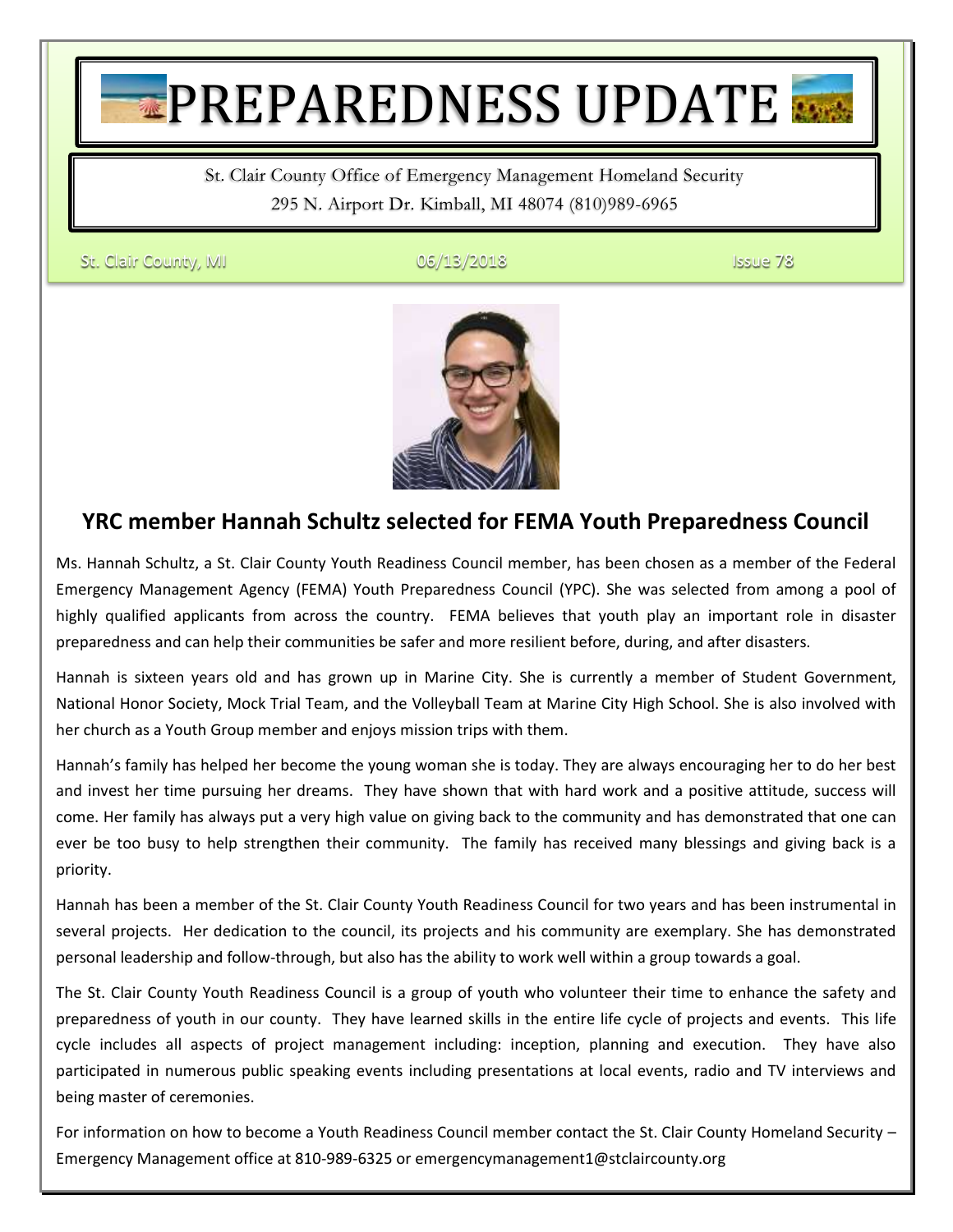

CBP Officer Grays was on duty at the Algonac Port of Entry when he was alerted to a child in distress. His quick response allowed him to rescue a child who had fallen into the cold St. Clair River.

Thank you Officer Grays!

### **Citizens Academy**

The 1<sup>st</sup> ever St. Clair County Citizens Academy trained 31 people in 3 different academies. The Academies were Fire/EMS, Law Enforcement, and Emergency Management. Some citizens chose one academy and some chose all of the academies.

We had excellent instructors for each topic and the reviews were all positive.

If you are interested in attending a Citizens Academy in the future, we are looking into doing another one in the fall. Watch for postings on our website: [\(www.bereadystclaircounty.org\)](http://www.bereadystclaircounty.org/), or our Facebook page as well as the general media outlets. You can also call the office (810-989-6965) and we can put you on a list to be notified when an academy is scheduled.



#### **Here are some pictures from the Academies:**







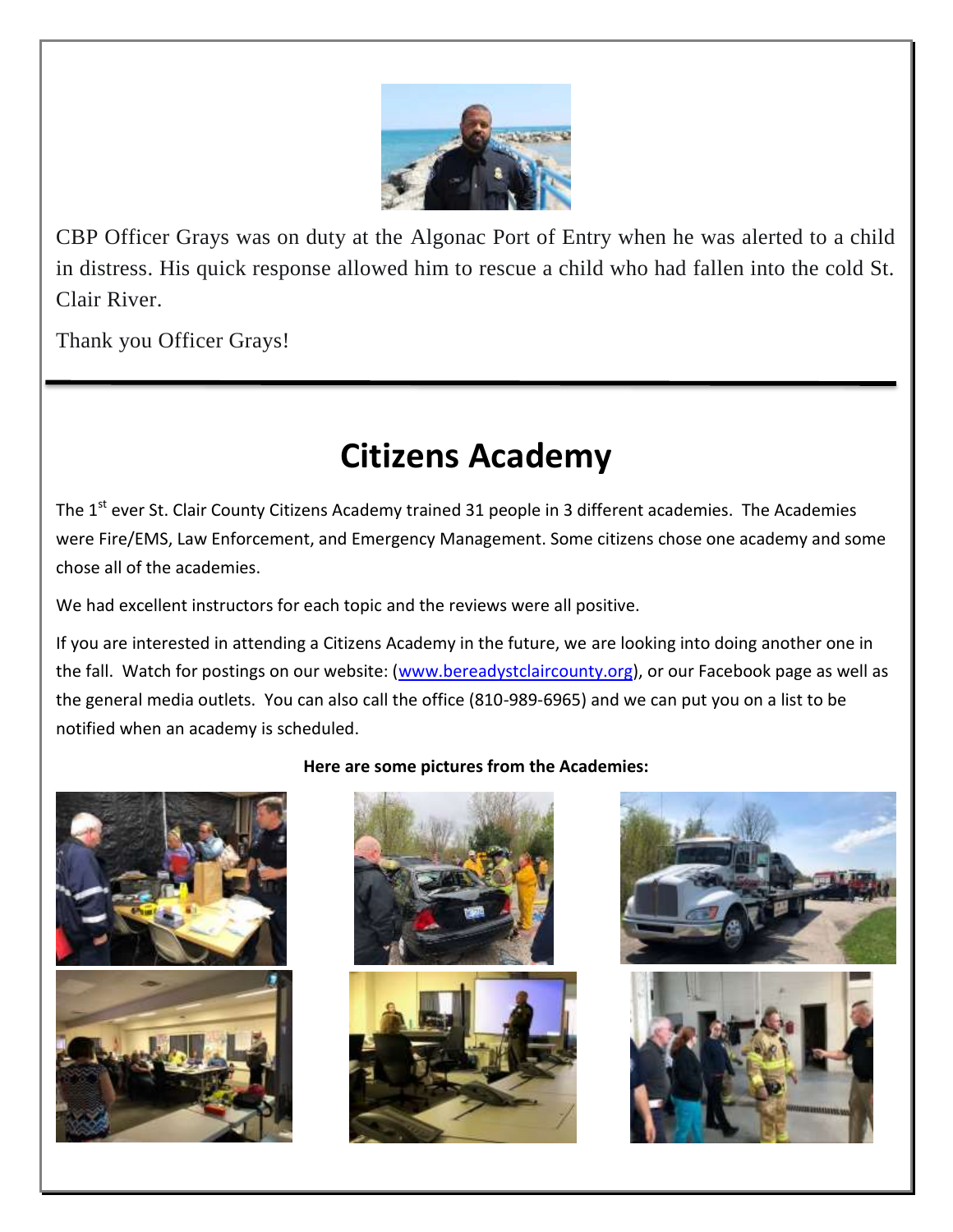### **HOW ARE YOU DOING WITH YOUR DO1THING?**

For May:

#### **GOAL FOR MAY:** Make sure the people who count on you are prepared for a disaster.

Disasters can happen at any time. If you are away from home do you know where to find safe shelter locations? Do you know what the emergency procedures are for your child's school or for your workplace? Will people who count on you know what to do if you can't reach them? Know how to make sure you and your loved ones are safe in a disaster, no matter where you are.

#### For June:

#### **GOAL FOR JUNE:** Be aware of and prepare for your family's unique needs.

Every household is different. Is there an infant or young child in your home? Does someone in your family have a medical condition that requires medication? Do you have a pet? Before disaster strikes, talk to your family about your household's unique needs. Make a list of special items you may need in a disaster.

For more information visit: [www.do1thing.com](http://www.do1thing.com/)

### **Electrocution and Electric Shock Drowning (ESD)**

This is probably more common than we think. If there is a drowning from electric shock it is just reported as a drowning with an unknown reason. We have learned that electric current in the water is stronger at the source but lessens the further you get from the source.

The NFPA (National Fire Protection Agency) has joined forces with the Electrical Safety Foundation International to put out this video and warning about water and electricity. With all of the water ways in our County, it is important that you know about this. Here is the link to the video:

**Advice from the NFPA website:**

<https://youtu.be/8oMMn8jJ5fk>

#### **Marinas, lakes and ponds:**

#### **Tips for swimmers:**

- Never swim near a marina, dock, boatyard or near a boat while it's running.
- Obey all "no swimming signs" on docks.

#### **Tips for boat owners:**

- Avoid entering the water when launching or loading your boat. Docks or boats can leak electricity into the water causing water electrification.
- Each year, and after a major storm that affects the boat, have the boat's electrical system inspected by a qualified marine electrician to be sure it meets the required codes of your area, including the [American Boat & Yacht](http://abycinc.org/)  [Council.](http://abycinc.org/) Make the necessary repairs if recommended. Check with the marina owner who can also tell you if the marina's electrical system has recently been inspected to meet the required codes of your area, including the [National Electrical Code \(NEC\).](http://www.nfpa.org/codes-and-standards/all-codes-and-standards/list-of-codes-and-standards/detail?code=70)
- Know where your main breaker(s) are located on both the boat and the shore power source so you can respond quickly in case of an emergency.
- Have ground fault circuit interrupters (GFCI) installed on the boat; use only portable GFCIs or shore power cords (including "Y" adapters) that are Marine Listed when using electricity near water. Test GFCIs monthly.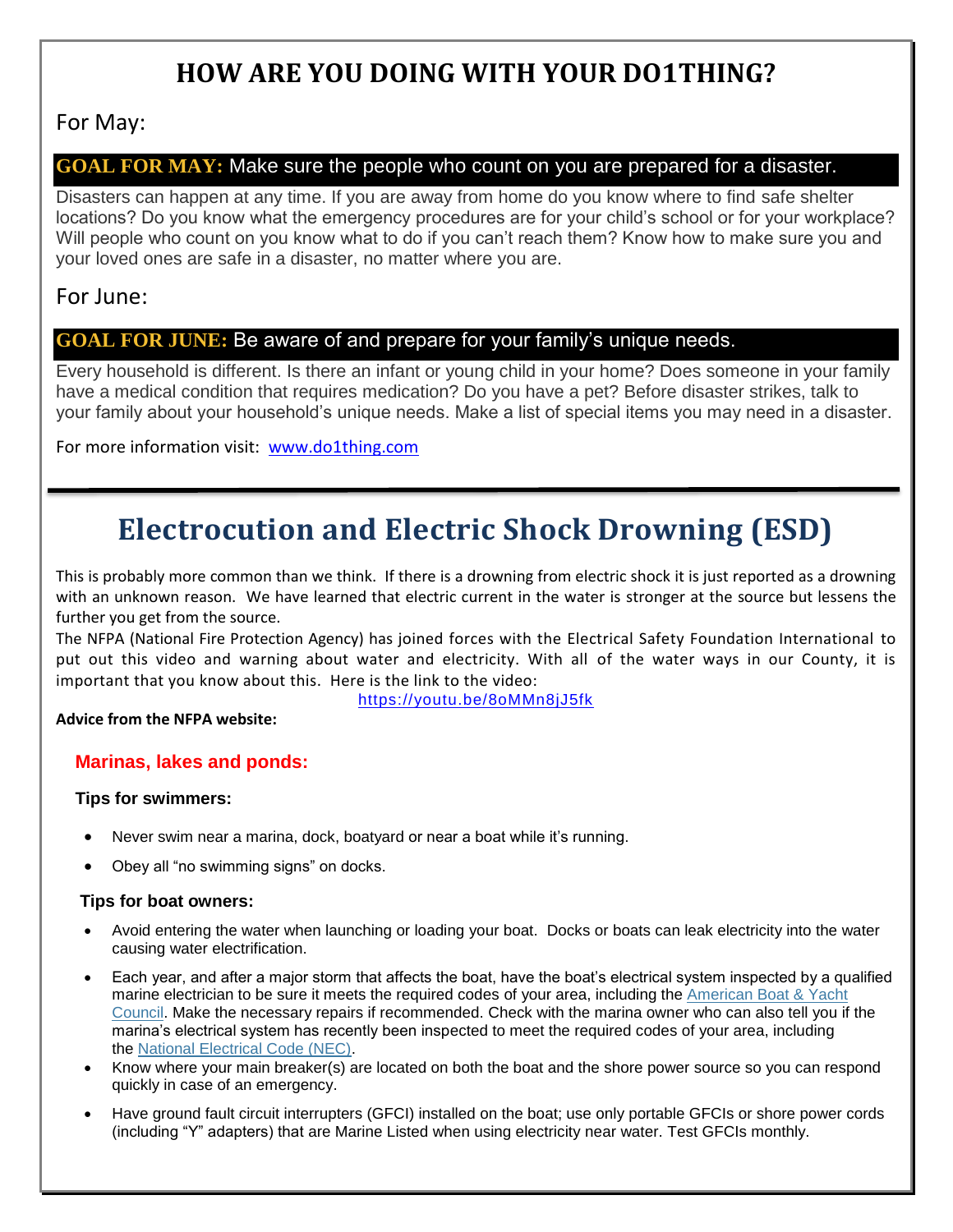### **WINS is a way to check on people in an effected area**

The W.I.N.S. (Warning Information Notification System) is a way to check an area for emergencies during a major event such as Tornado, Power Outage, Hazardous Material Incident, or a Hostile Event. "A message would be sent out in the specific area of the event and would ask if you are ok. Depending on your situation, a yes or no response would send a message back to Emergency Management, and we would know who needs assistance" said Russ DeCrease, Planner with HSEM.

To sign up for WINS, go to our *be ready* website and click on the WINS logo. You can choose what notification YOU want, how YOU want to receive them, and YOU can choose quiet hours for non-emergency weather alerts. YOU can also download the WINS/everbridge app for your iOS or Android devices. Below is the link to get started.

#### <http://www.bereadystclaircounty.org/>

Remember to check under each category to be specific on what you want notified of. Example: if you only check the weather category you are signing up for about 29 different notifications. So if you don't want to be notified of marine warnings make sure you open the category and be specific.



### Another Way We Can Help in a Major Event.

A web mapping app for updating and sharing the current status of businesses in effected areas was established for our area. The app lets businesses report whether they are open or closed. The app was developed by configuring the Crowdsource Polling app available from and hosted on ArcGIS Online. It is linked to the SCC HSEM website so businesses, members of the public, and people involved in response efforts could learn or update the status of restaurants, grocery stores, pharmacies, and other businesses.

This information is valuable in helping meet the immediate needs of the public for food, supplies, and services in a major event. In a major event we will put a link on our *be ready* website as well as in a prominent place on our Facebook page.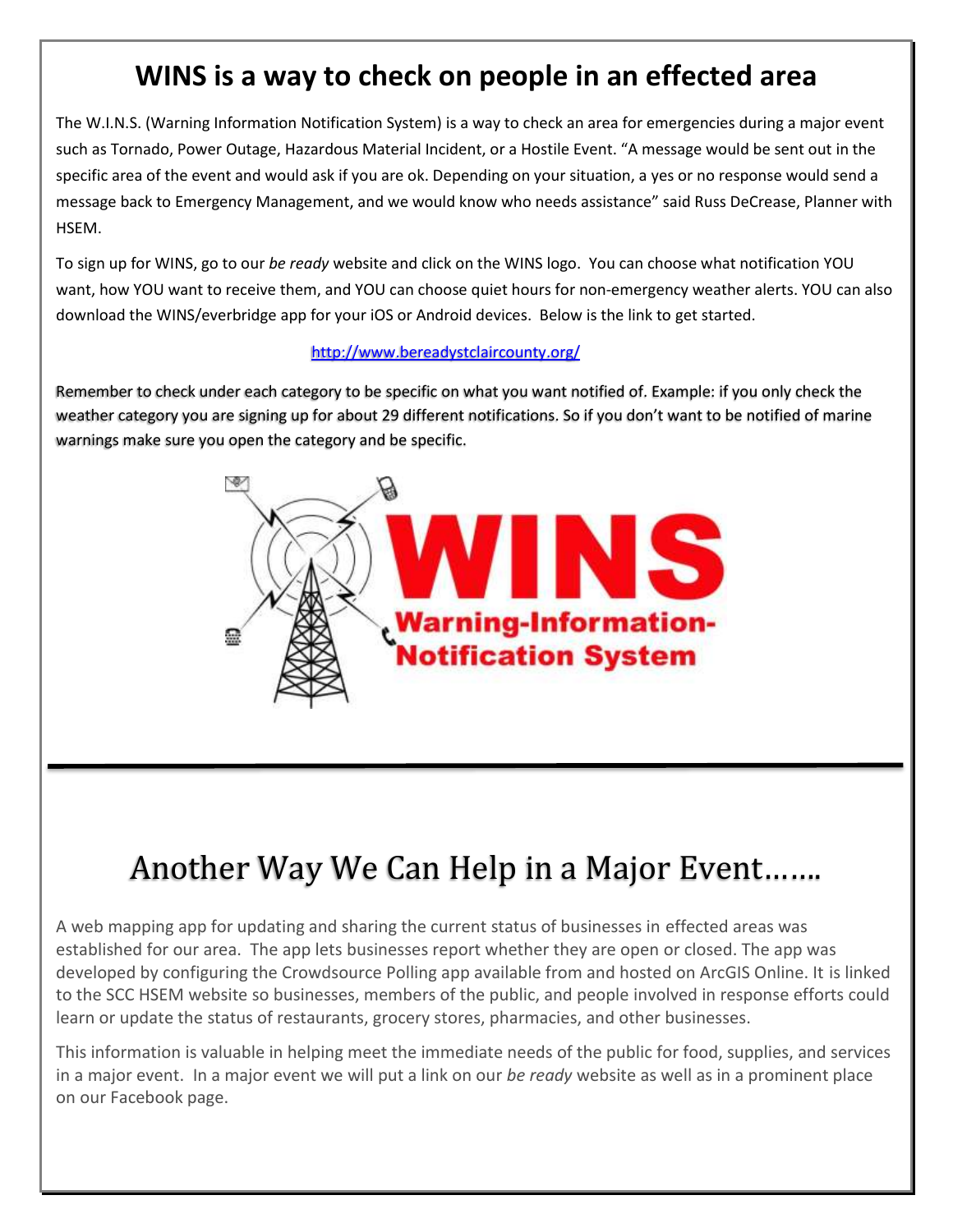## **WHAT IF A TORNADO HIT ST. CLAIR COUNTY, MICHIGAN? WOULD YOU BE #READYFORIT?**

ST. CLAIR COUNTY, MICHIGAN – Research and experience shows that Americans are not adequately prepared for disasters, or the disruption they can cause to their life and communities. Sixty-percent of Americans are not prepared for disasters, and the 2018 tornado season has already begun! The average Michigan tornado is on the ground for less than 10 minutes and travels about five miles. However, they do not always follow the norm and have been known to stay on the ground for more than an hour and travel more than 100 miles. Knowing what to do beforehand is of utmost importance. Today, St. Clair County, in partnership with Planet Ready, launched a unique interactive tornado preparedness exercise free of charge to the public and may be completed in 15-20 minutes. Jeff Friedland, Director of St. Clair County Homeland Security & Emergency Management, and Joel Thomas, the founder of Planet Ready, are inviting residents of St. Clair County to participate in in the online exercise to prepare for a tornado. "It is just good business to establish this partnership as it will offer our residents more educational opportunities than we could ever provide!" said Jeff Friedland. Michigan experiences an average of 15 tornadoes annually. Since 1950, 243 people have been killed due to tornadoes. During this same time, Michigan has experienced 1034 tornadoes. This exercise has been designed specifically for St. Clair County, Michigan residents and will help our community effectively prepare for and respond to tornadoes. Come join us.

> **Event Details** Who: Residents of St. Clair County, Michigan What: Tornado Preparedness Exercise Cost: **FREE** Where[: www.PlanetReady.com](http://www.planetready.com/) /stclaircounty When: May 15 through September 30 Time: Available 24/7 online

For more information, please contact [jfriedland@stclaircounty.org](mailto:jfriedland@stclaircounty.org) and/or [media@planetready.com](mailto:media@planetready.com) .

Follow @bereadystclair & @planetready and use the hashtag #ReadyForIt.

About St. Clair County Homeland Security and Emergency Management: Learn more about St. Clair County Homeland Security and Emergency Management at [http://www.bereadystclaircounty.org](http://www.bereadystclaircounty.org/)

About Planet Ready, Inc.: Planet Ready, Incorporated is a Maryland-based 501c3 non-profit organization. The mission is to provide a premier online disaster preparedness platform for individuals, families, houses of worship, volunteer organizations, and small & medium businesses. Learn more about Planet Ready at [www.PlanetReady.com](http://www.planetready.com/)